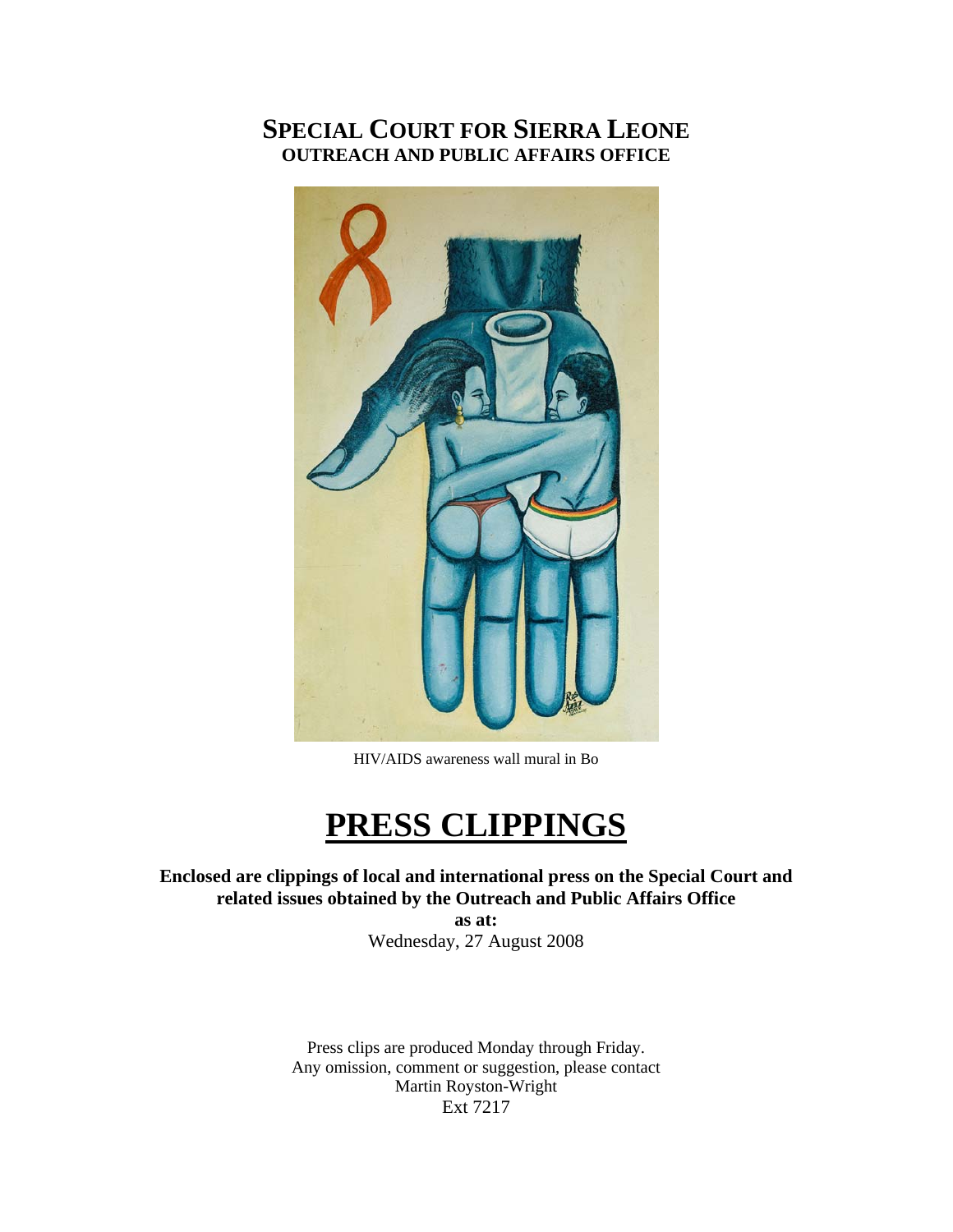| <b>Local News</b>                                                |             |
|------------------------------------------------------------------|-------------|
| Taylor Chained Like a 'Monkey' / Concord Times                   | Page 3      |
| <b>International News</b>                                        |             |
| QC Courtnay Grifiths-Interview / BBC World Service Trust         | Pages 4-5   |
| Foday Sankoh and Charles Taylor Got Acquainted / Cocorioko       | Page 6      |
| Life on the Edge – The Unforgiven / $BBC$                        | Pages 7-9   |
| UNMIL Public Information Office Complete Media Summaries / UNMIL | Pages 10-12 |
|                                                                  |             |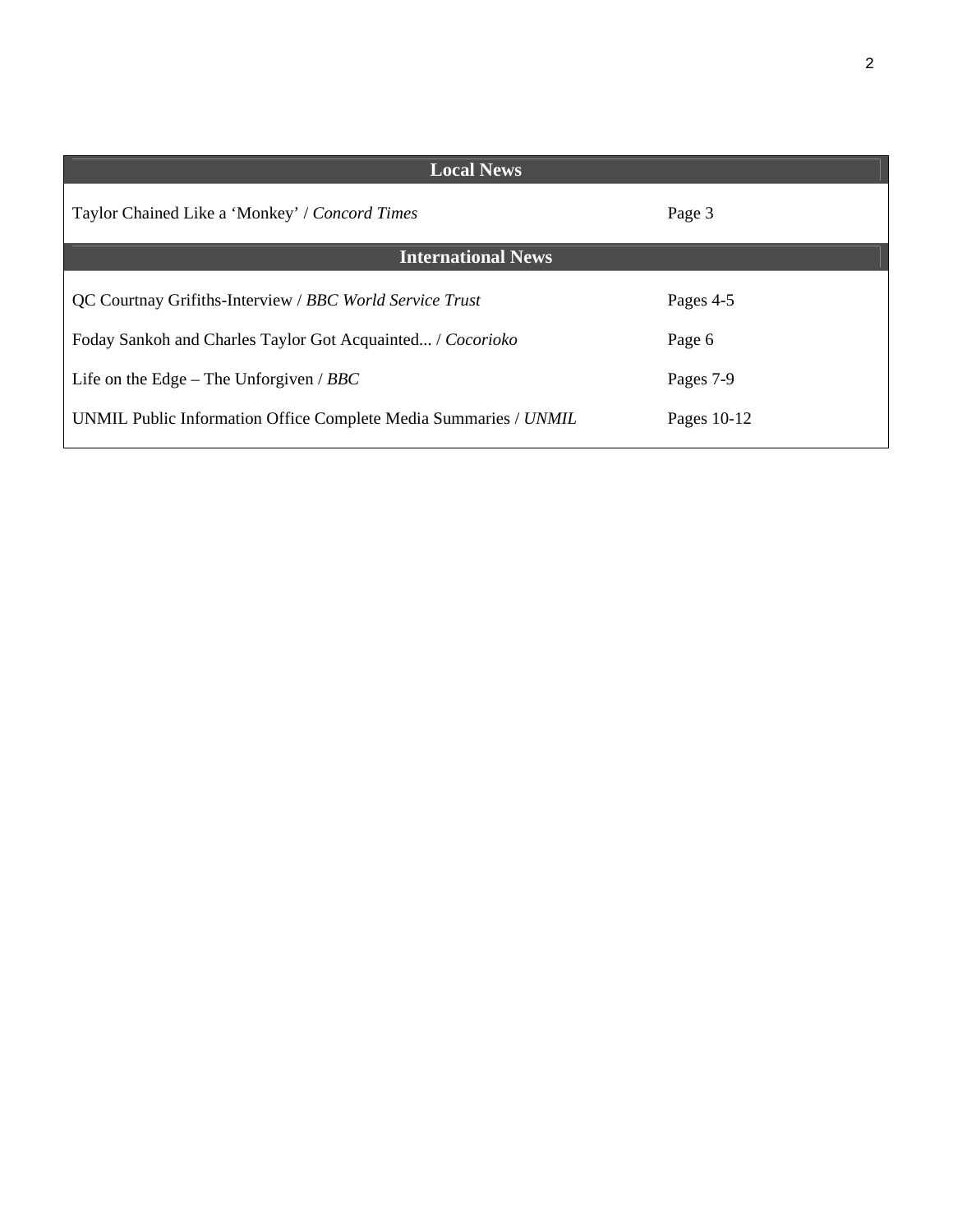## Concord Times

#### Tuesday, 26 August 2008

# Taylor chained like a 'monkey'

Lead defence counsel said the Dutch security measure to put a chain round the waist of former Liberian President Charles Taylor, standing trial for war crimes in The Hague was particularly objectionable and obnoxious

Courtney Griffiths argued in an interview with a BBC world service trust reporter at the Netherlands that: "you can imagine coming from an African background with our history of slavery. What it must feel like to a black person to be led with a chain around his waist.' He said his client considered

the action as an affront to his humanity, adding that Taylor was willing to compromise on

understood the security reasons of such a measure.

"But so far as the chain around his waist is concerned, he fails to understand - and neither do we as his legal counsel - why that should be felt necessary when he's escorted to court by a number of fullyarmed Dutch security officers.'



## **Taylor chained** like a 'monkey'

From page 1 these matters with the Dutch authorities. "And having been briefed by head of the court, their response was that there was  $n<sub>0</sub>$ rational basis  $\overline{or}$ justification for these

measures being imposed against Mr. Taylor. So I was merely repeating a conclusion to which these Judges, who obviously know a thing or two security about considerations, had already said."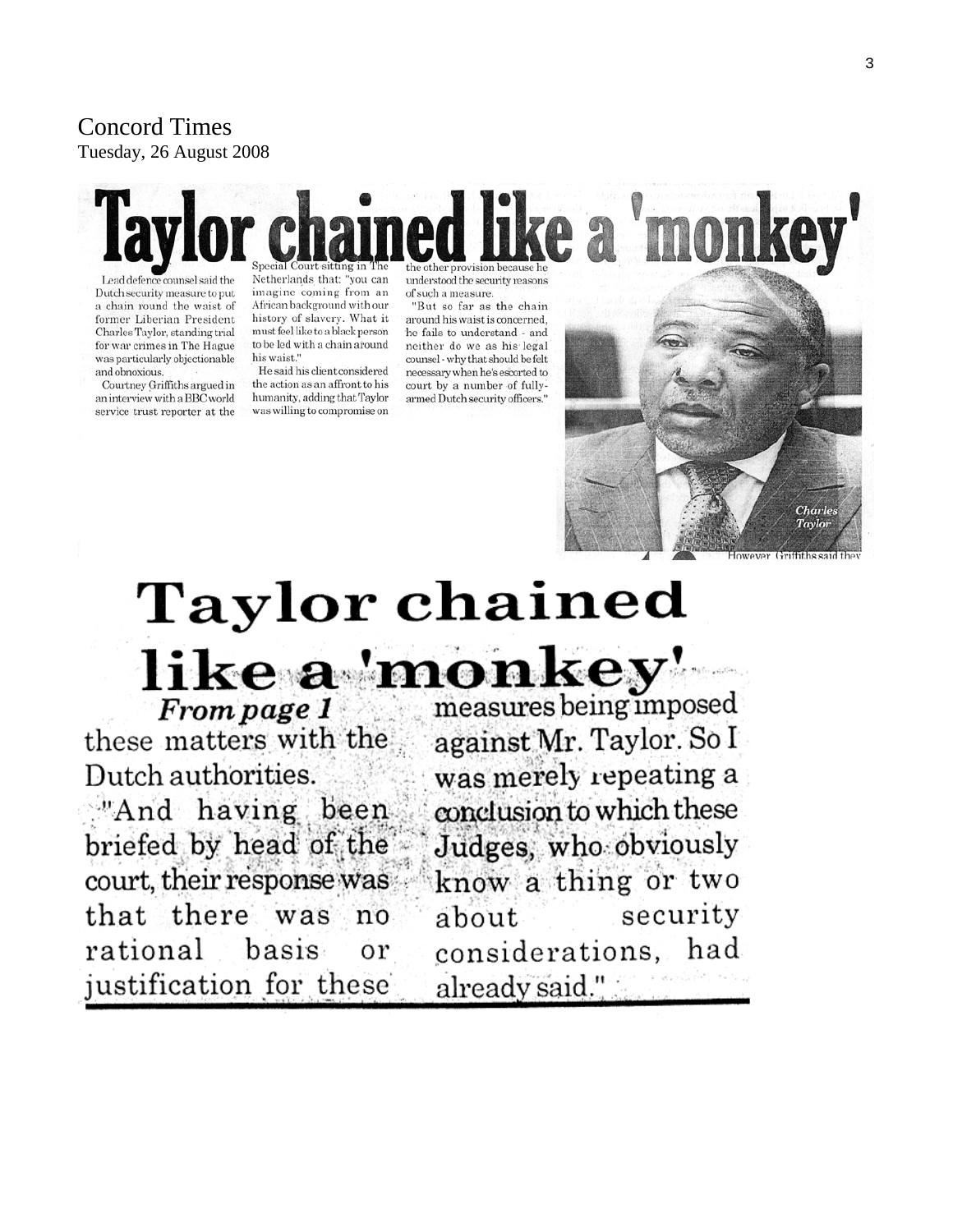Tuesday, 26 August 2008

#### **QC COURTNEY GRIFFITHS-INTERVIEW-TUESDAY 26TH AUGUST 2008**

Mr Charles Taylor surprisingly came to court on Tuesday morning after his lead counsel told the Court on Monday  $25^{TH}$  that his client would not subject himself to the two security measures.

On Monday, the Head of the sub-office of the Special Court sitting in The Hague, Mr. Gregory Townsend, presented a four-page report in which the Dutch authorities said they would not drop the two security measures.

BBC World Service Trust Mariama Khai Fornah caught up with QC Courtney Griffiths and first asked him what are the two security measures to which his client Mr. Taylor objects.

GRIFFITHS: Well, one of the measures involved a chain being put around Mr. Taylor's waist, and he finds that provision particularly objectionable and obnoxious because you can imagine coming from an African background with our history of slavery, what it must feel like to a black person to be led with a chain around your waist. And I can perfectly understand why he regards that as being an affront to his humanity.

Now the other provision, which I'm not allowed to discuss publicly, effectively is a method of sensory deprivation on the journey from the prison facilities to the Court. Mr. Taylor's willing to compromise on that, because he understands that for security reasons such a measure might be necessary. But so far as the chain around his waist is concerned, he fails to understand – and neither do we as his legal counsel – why that should be felt necessary when he's escorted to Court by a number of fully-armed Dutch security officers.

FORNAH: You are emphasising the chain around his waist, but when we spoke to the Head of the Sub-Office here at the Special Court, Greg Townsend, he said it is only a leather belt that is placed on Mr. Taylor. Why are you really emphasising on the chain around his waist?

GRIFFITHS: Well my information is that there is a chain involved. I have not been allowed sight of the particular contraption, but the fact of the matter is, everybody knows that Mr. Taylor likes to look good, so the thought that he'd be leaving prison without a belt to keep his trousers up is that – unimaginable. Why he needs another belt around his waist, God only knows.

FORNAH: What do you intend to do after Mr. Townsend has given his report to the Court that there is no way that these measures could be removed?

GRIFFITHS: Well, as advised by the Judges, who have already stated that they can find no justification or rational basis for the imposition of these provisions against Mr. Taylor, we intend to take up this issue with the President of the Special Court for Sierra Leone and provide written submissions in the hope that they will be able to resolve these matters with the Dutch authorities.

FORNAH: When the report was read out, you said there is no justification or rationale for your client, Mr. Taylor, to conform to what he said in Court. Why did you make such statement?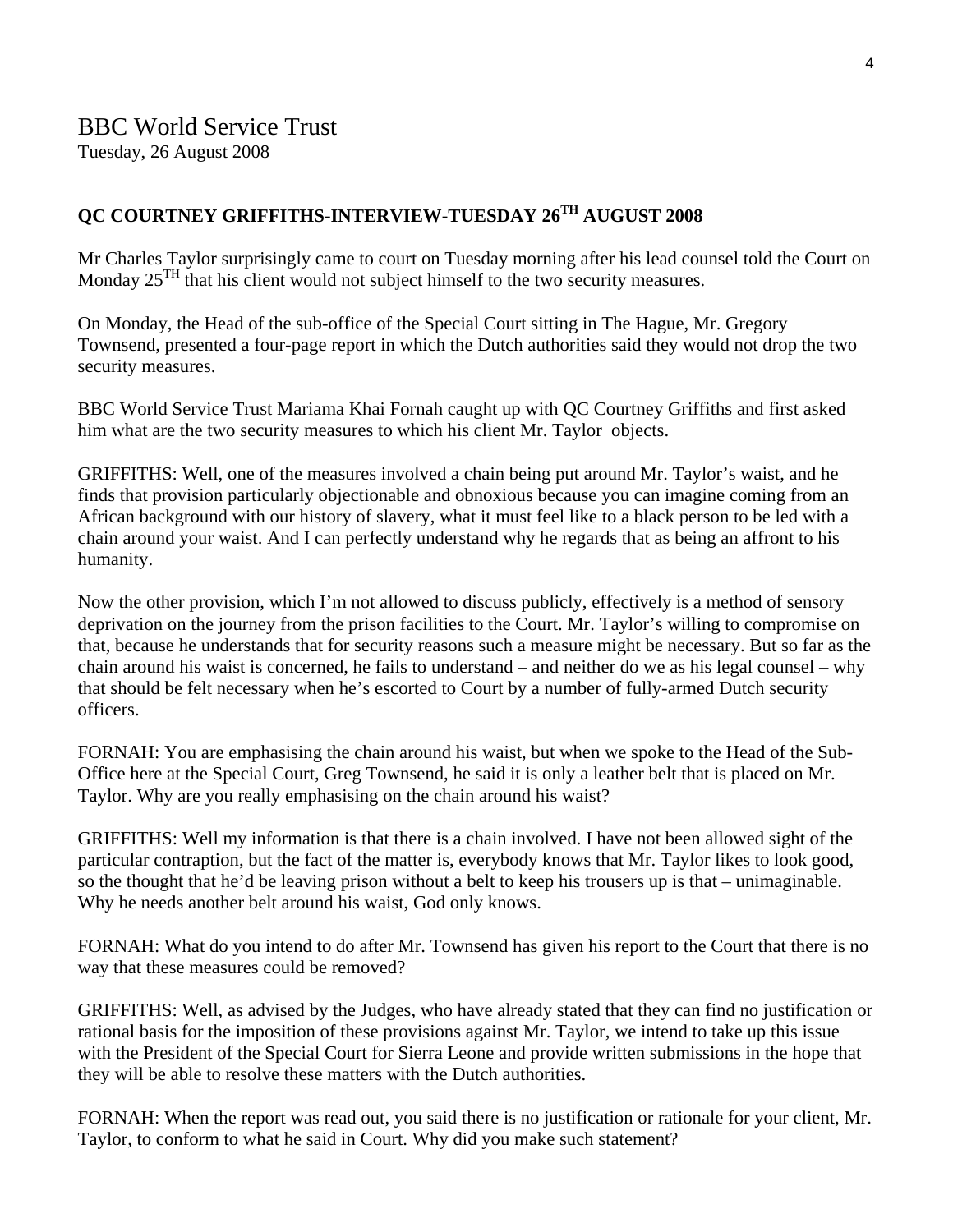GRIFFITHS: Well I was merely quoting what the Judges had said on, I think it was Wednesday of last week, when having consulted with the head of the Court [sic.], Mr. Townsend, in private session without counsel from either side being present, they were given the intelligence upon which this change in security was based. And having been so briefed by Mr. Townsend, their response was that there was no rational basis or justification for these measures being imposed against Mr. Taylor. So I was merely repeating a conclusion to which these Judges, who obviously know a thing or two about security considerations, had already said.

FORNAH: You quoted Mr. Taylor that he will not be in Court, but it is surprising to note that Mr. Taylor is in Court. On what basis is Mr. Taylor in Court?

GRIFFITHS: Well, we have prevailed on Mr. Taylor that despite his objections to these obnoxious conditions to which he's being subjected, that we all have a vital interest in the trial continuing, and continuing smoothly and efficiently. Now you will recall that the particular witness who is currently giving evidence, that person's evidence had been adjourned since June. And so consequently we appreciate the logistical difficulties involved for the Office of the Prosecution [sic.] in transporting witnesses from West Africa to The Hague. We're anxious not to exacerbate those problems, so in the short term at least we are willing to cooperate, but there is a limit to our patience and there will come a time, if nothing is done about the removal of these conditions, when Mr. Taylor frankly will refuse to come to Court, because he regards the imposition of these measures as an affront to his humanity.

FORNAH: So how soon do we expect you and your colleagues to take this kind of action from stopping Mr. Taylor not to come to Court?

GRIFFITHS: Well it depends on how speedily the President of the Court can respond to the written submissions we intend to submit to the Court as soon as possible.

FORNAH: Now [indistinct], don't you think that if Mr. Taylor refuses to show up in Court, that will be a waiver of his rights?

GRIFFITHS: Well, I find it somewhat objectionable and cynical of the Prosecution to adopt such a position, knowing as they certainly do that throughout, Mr. Taylor's been fully cooperative with the Court. He has fully engaged with the court system, unlike in other trials of this kind where defendants have refused to accept the authority of the Court, Mr. Taylor bows when the Judges come in and he bows when they go out, and he's fully engaged in the trial process and has shown respect for the proceedings. Against that background, one must understand how strongly he feels about this issue, and having behaved in that way throughout these proceedings he should find it necessary to say "I will refuse to cooperate in future if these conditions continue.|

That was Mariama Khai Fornah in dialogue with QC Courtney Griffiths in The Hague.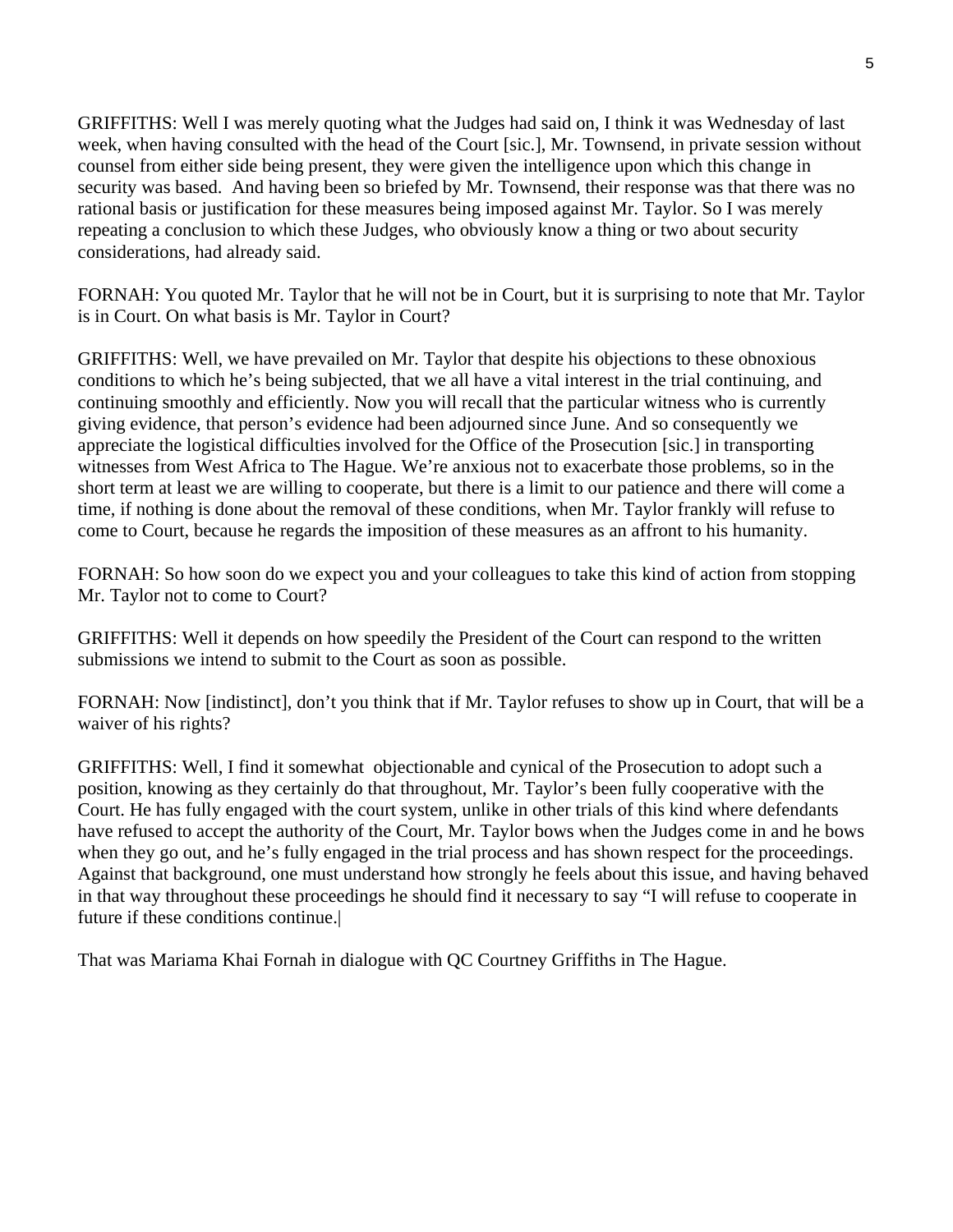#### Cocorioko website Wednesday, 27 August 2008

#### **Foday Sankoh and Charles Taylor got acquainted at Pademba Road Prisons : Prince Johnson tells TRC**

Written by Cocorioko Newspaper Limited Wednesday, 27 August 2008



**SANKOH (LEFT) AND TAYLOR**

Foday Sankoh and Charles Taylor-- Ex- rebel leaders of Sierra Leone and Liberia respectively-first met and got acquainted with each other at Sierra Leone's Pademba Road Prisons, another former rebel leader, Liberia's Prince Johnson, told his country's Truth and Reconciliation Commission (TRC ) on Tuesday.

In a marathon testimony that held Liberia spellbound whole day, Prince Johnson, one of the key figures in the Liberian war which spilled over into Sierra Leone , said that Charles Taylor was detained and jailed at Pademba Road Prisons when he returned to Freetown, where he had first lived , to plead with the late President Joseph Saidu Momoh for Liberian rebels being trained in Libya to use Sierra Leone as a transit point to enter Liberia to overthrow the then dictator, Ge. Samuel K. Doe.

Prince Johnson, who threw many bombshells at the hearing, said that after he was jailed Charles Taylor was given 25 lashes everyday by prison officers in Sierra Leone. Then he became acquainted with Foday Sankoh, whom the Liberian rebel said was then being detained by President Momoh for planning to stage a coup. During the course of their friendship in jail, Mr. Johnson continued, Sankoh substituted for Taylor and received the 25 lashes every day in sympathy for the would-be Liberian rebel chief. It was at this time that Sankoh vowed to overthrow Momoh's government on his release.

Last Updated ( Wednesday, 27 August 2008 )

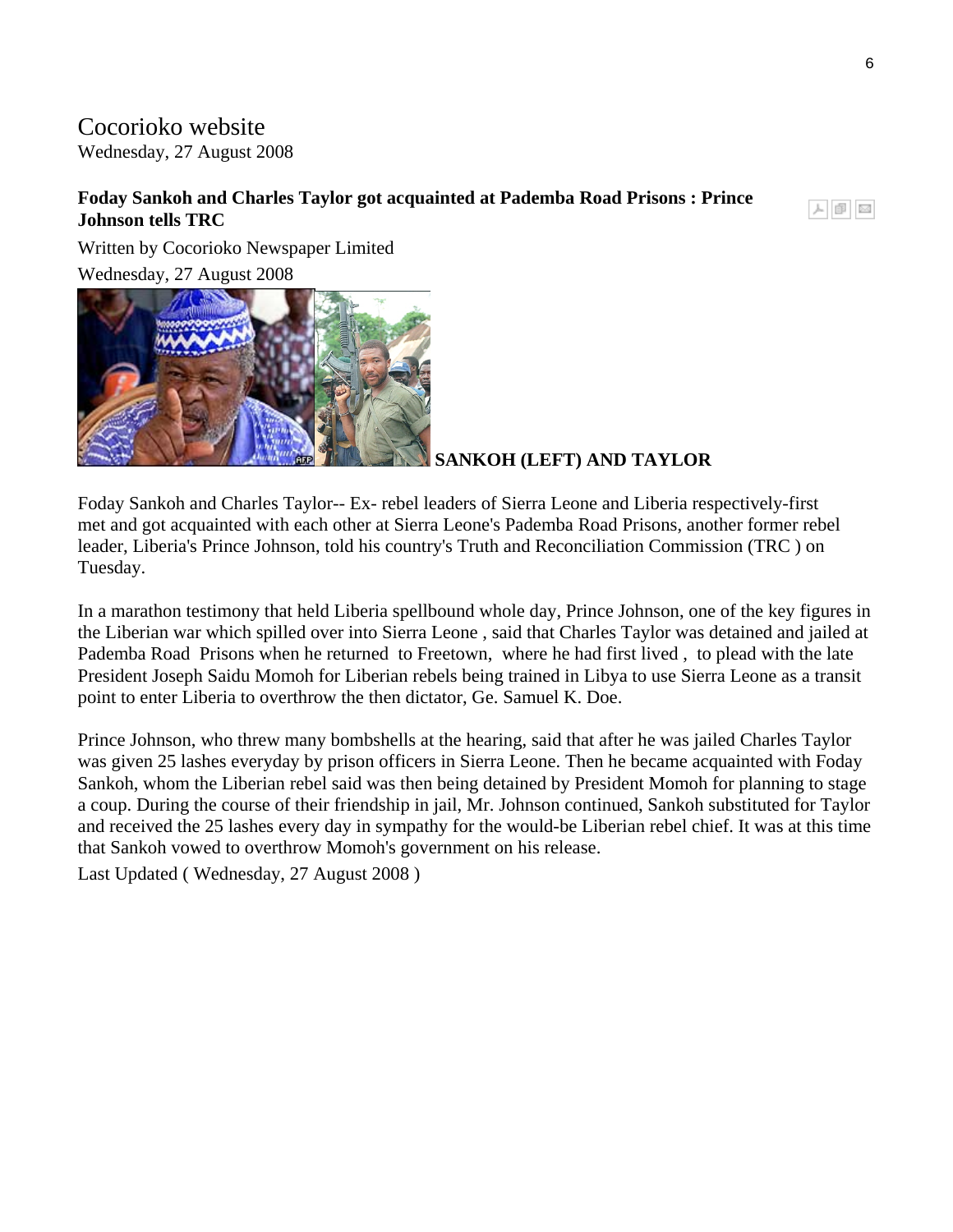#### BBC

Tuesday, 26 August 2008

#### **Life on the Edge - The Unforgiven**

By Steve Bradshaw Executive Producer, Life on the Edge

#### **Wearing his candy-striped shirt and white tie, Pastor Joshua Milton Blahyi preaches forgiveness with the energy and charisma of a Southern Baptist preacher.**

His congregation in the suburb of Monrovia, Liberia's capital, are with him all the way - applauding, weeping, praying.

Among the worshippers are young men who most certainly need forgiveness - former warlords, and less celebrated ex-combatants who took part in Liberia's long civil war.

But what is really remarkable is that none of them have quite the notoriety of the preacher himself.

"I have abused a lot of rights. I went fighting, killing a lot of people, destroyed a lot of people,

people who were not even part of the problem," says Pastor Blahyi.

#### **War crimes**

During the horrific Liberian conflict, Joshua Milton Blahyi was known as General Butt Naked.

I remember hearing about him in 1995 when I reported from Sierra Leone during its overlapping civil war.

By 2005, when democratic elections sealed the end of the war in Liberia, he was one of the best known of Liberia's warlords although he was by no means the only leader to transgress so many moral and legal norms.

Fighting naked, except maybe for boots and ammo belt - either as "spiritual" protection to deflect harm, or more knowingly as a form of psychological warfare - is not unknown in some African conflicts (witness some of the Mai-Mai in the Democratic Republic of Congo).

But Joshua Milton Blahyi also confesses to more horrific wartime rituals, from human sacrifice to cannibalism.

**My question is: 'Why does the Westerner think that if a man is a killer, then he's going to**  ,, **remain a killer?'** Joshua Milton Blahyi

And some of the other ex-combatants in the chapel with him admit to rape and other war crimes.

It's always possible some of these are misplaced boasts rather than confessions. But like anyone who reported these conflicts in the 1990s, I know myself how bloody and gruesome they could be. What's more, it is still possible - if perhaps unlikely - that individuals may be prosecuted for war crimes in Liberia.

So confessing is not without possible consequences, and the pastor may well need forgiveness. **Weighing the options**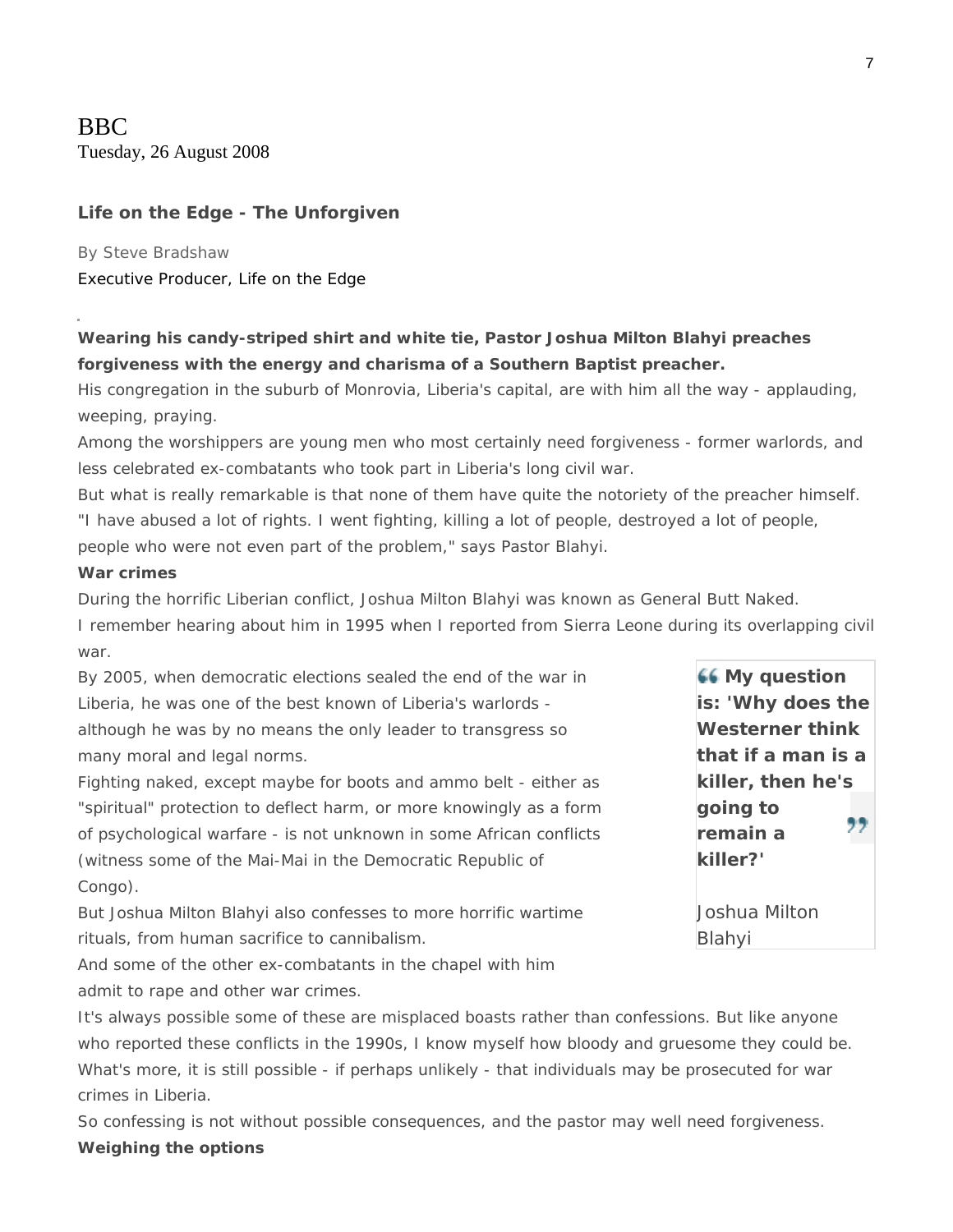He was preparing for battle on a bridge in Monrovia, he says, when he was converted: "When I met Christ I saw an image of a man - this guy was bright, very bright [so] that I could not look at him twice."

Prosecuting the pastor would presumably not help the 50 young men in his congregation who he says he is now trying to rehabilitate.

But aren't some crimes so terrible they can never be forgiven? This is a dilemma Joshua Milton Blahyi himself recognises.

The truth is that many in Liberia say all war crimes must be forgiven, and not just because of the country's widely and passionately-held Christian beliefs.

Many also reckon it is the only way forward for the country. Once prosecutions of ex-combatants start, it is feared, the process could be endless, and could easily rekindle the fighting.

Joshua Milton Blahyi is one of dozens who have given evidence to Liberia's Truth and Reconciliation Commission.

It is expected to report next year on the way forward, and Liberia's democratically elected government is still weighing its options.

Former President Charles Taylor is currently on trial in The Hague for war crimes allegedly committed in Sierra Leone - whose conflict is the subject of an international Special Court.

#### **Appeal for forgiveness**

The general-turned-pastor has also spoken about leaving Liberia. Who can say what future awaits him?

He makes a plausible case why he should be forgiven. And, perhaps more surprisingly, he also explains eloquently why he should be punished.

"If the punishment deserved, according to law - and for the future history of this country - is death, fine. If it is to be hanged, fine. If it's life imprisonment, fine. Or if they can pardon me, fine also," he says.

"The last time I gave the government and the nation two options; either collect every one of us, dig one big hole and cover us to die. Or they consider us, and work with us to give us some discipline, and use us as rebuilding tools."

Liberia isn't the only African country in which forgiveness is seen as a more Christian course - and a more pragmatic one - than retribution.

"In some instances that may be appropriate," says Justice Minister Philip Banks, "but in others it indicates the wrong signals."

"I am trying to do a lot of good to appeal for their forgiveness," Joshua Milton Blahyi says of the war's innocent survivors.

"My question is: 'Why does the Westerner think that if a man is a killer, then he's going to remain a killer - why is it so?'"

Liberia is peaceful now but prosperity is a long way off



['I ate children's hearts'](http://news.bbc.co.uk/2/hi/africa/7200101.stm)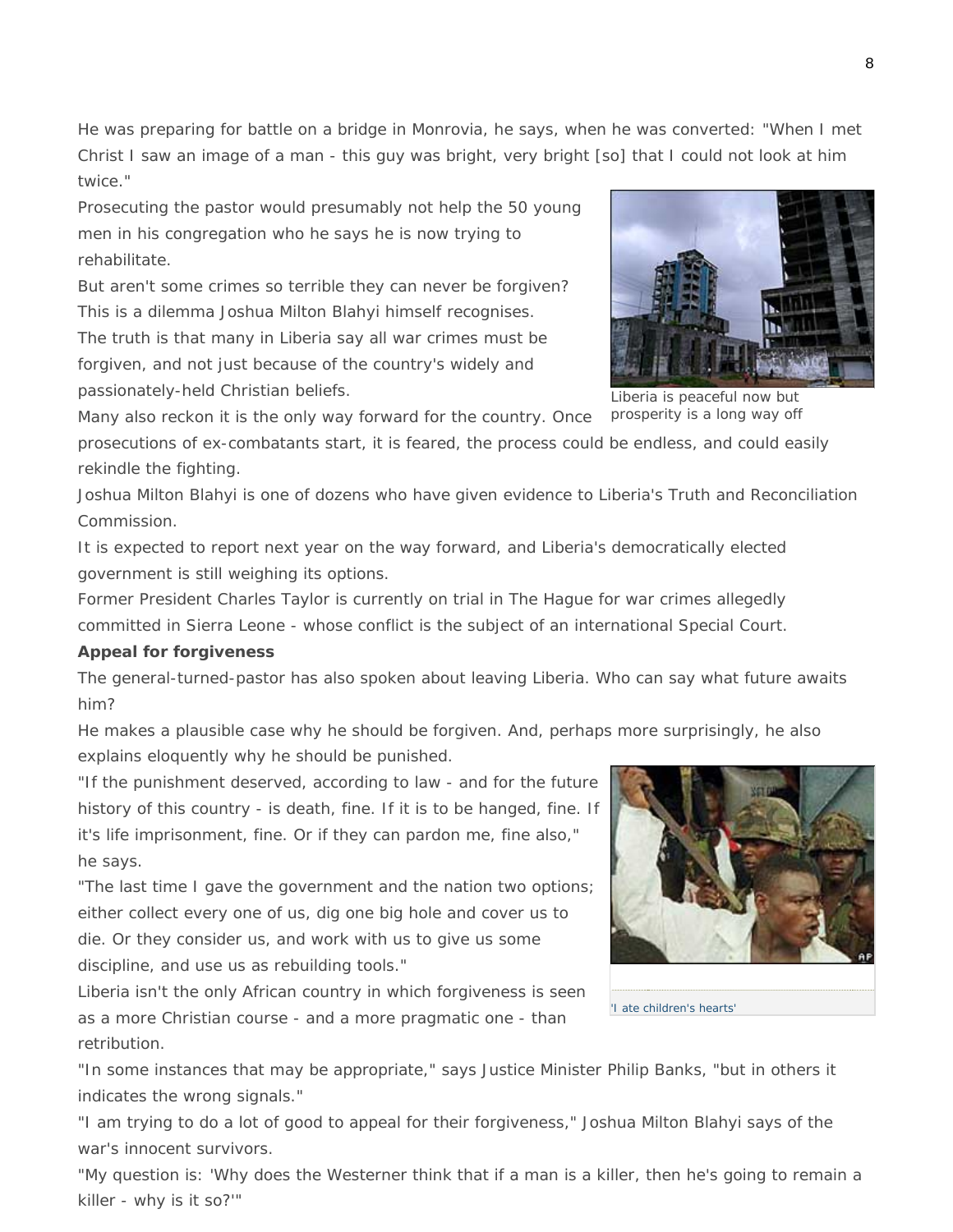While considering the wisdom of this carefully judged remark, it is worth remembering the history of the man who made it.

*Life on the Edge is broadcast on BBC World News on Tuesdays at 1930 GMT. The films were made for the BBC by TVE.*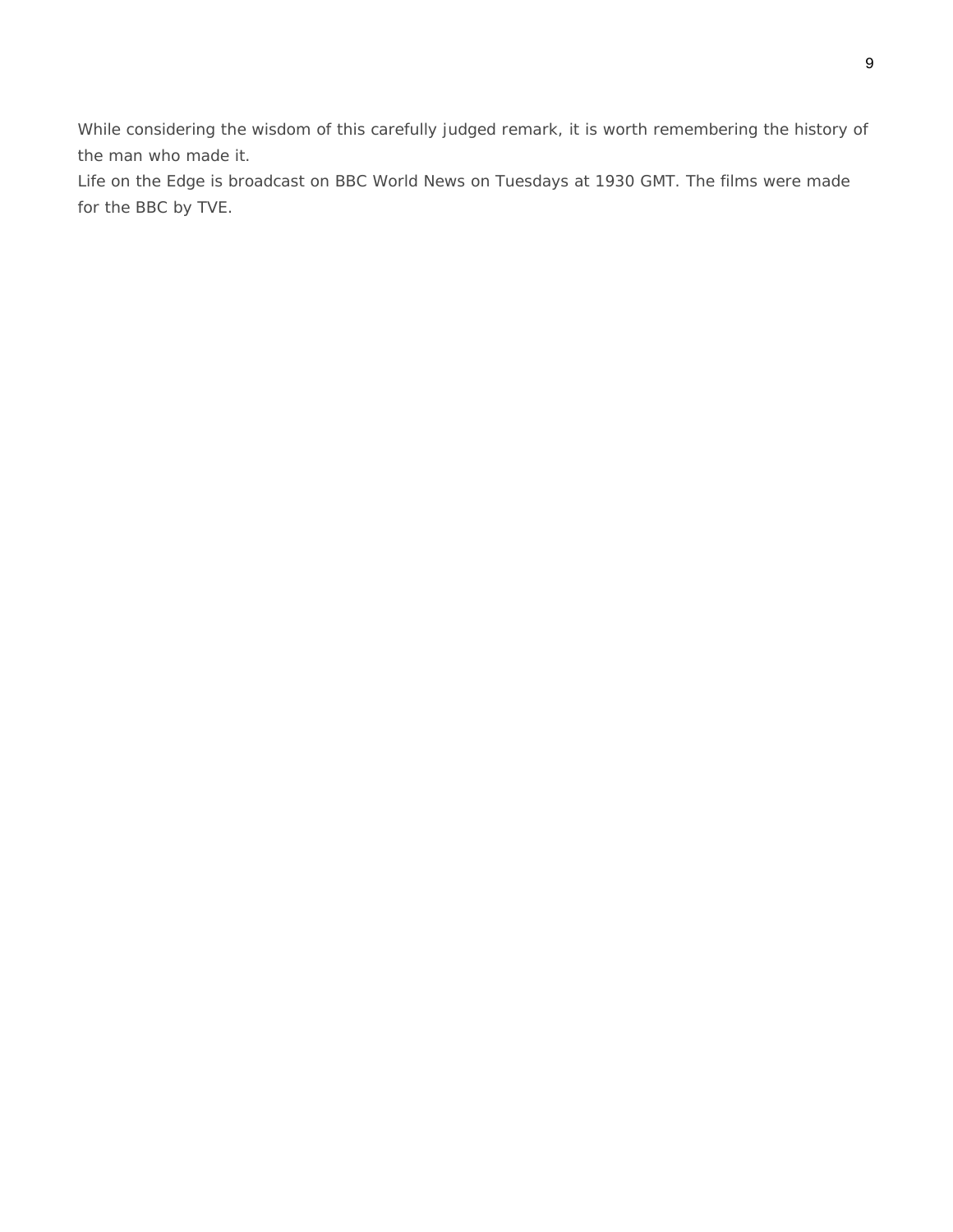

United Nations Mission in Liberia (UNMIL)

#### **UNMIL Public Information Office Complete Media Summaries 26 August 2008**

*[The media summaries and press clips do not necessarily represent the views of UNMIL.]* 

#### **Newspaper Summary**

**President's Office Responds to 'Email Exchanges' Discussing Shady Business Deals**  (The Analyst, The Informer)

- The Executive Mansion is gravely concerned over recently unearthed email exchanges allegedly bearing the addresses of individuals purportedly discussing business deals involving government's pending negotiations with the Liberian Maritime Registry (LISCR).
- More disturbingly and of grave magnitude is the linkage the purported email exchanges attempt to draw between the Office of the President and the deals allegedly being discussed.
- Given the gravity of the matter, the President has directed the Ministry of Justice to expeditiously conduct a thorough investigation into the matter, with the view of establishing the authenticity of the purported email exchanges.
- The mandate of the Ministry of Justice is to first establish the authenticity of these emails and the second step will be to address the results of those findings.
- The President has also directed the Ministry of Justice to request the Chief Justice of the Supreme Court of Liberia, in consultation with the Liberia National Bar Association, to designate an Independent Special Prosecutor, to probe the legal implications of the allegations and make recommendations on the necessary actions to be taken by the Liberian Government.

#### **New AFL Strength Reaches 2,000**

(Daily Observer, National Chronicle)

- The Commander-in-Chief (C-I-C) of the Armed Forces of Liberia (AFL), President Ellen Johnson Sirleaf, has disclosed that the numerical strength of the restructured national army has reached its full expected strength of 2,000 personnel.
- According to President Sirleaf the new soldiers, who have already completed a period of advanced training under the general supervision of the United States Government, will graduate on Friday August 29 2008 at the Edward Beyan Kesselly Barrack formerly Camp Scheflin in Margibi County.

#### **Former Rebel INPFL Leader Testifies Before TRC Today**

(National Chronicle, Heritage, The News, New Democrat, The Inquirer, The Analyst, Plain Truth, New Vision)

- The media reports that the Truth and Reconciliation Commission (TRC) has confirmed the appearance of Nimba County Senator Prince Johnson today. Senator Johnson had earlier promised to appear before the TRC on August 26 to tell his story despite initial opposition to the composition of the commission.
- Former General Johnson headed the defunct Independent National Patriotic Front of Liberia which captured and killed President Doe. Meanwhile, the TRC has announced the appearance of the ex-leader of the disbanded Liberian United for Reconciliation and Democracy (LURD) rebel movement of Sekou Damante Conneh on Wednesday. A TRC release said former interim President Dr. Amos Sawyer is also expected to testify at the hearings on Thursday.

#### **Joe Wylie Identifies November 12 Coup Plotters**

(Daily Observer, Heritage, The News, New Democrat, The Inquirer, The Analyst)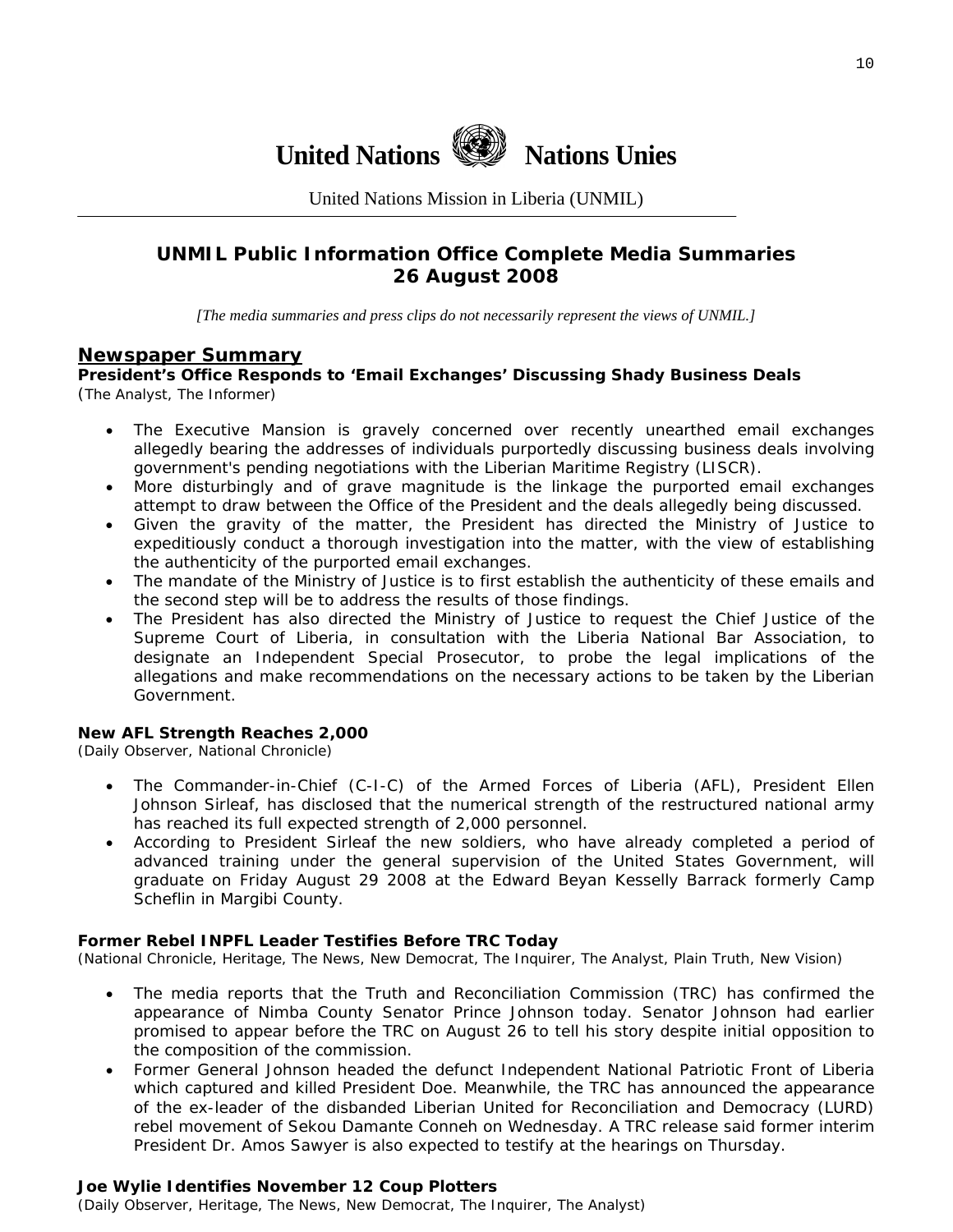- An active participant in the failed November 12, 1985 Quiwonkpa Coup invasion has identified several individuals who he said assisted and facilitated the coup. Mr. Joe Wylie, who claimed he is a revolutionary democrat, told the Truth and Reconciliation Commission (TRC) that the point-members of the failed coup were Roberts Philips, Harry Greaves, James Holder and now President, Ellen Johnson Sirleaf.
- He told the TRC that the coup was decided and formulated in Freetown, Sierra Leone, where the members of the True Whig Party (TWP), the Progressive Alliance Party (PAL) and the Movement of Justice in Africa (MOJA) had to pretend as though they had put away their disagreements yet they did not trust each other to allow Boima Fahnbulleh come across to Liberia to execute the coup plot.

#### **Ellen Signs Anti-Corruption Act - Commissions Several Public Officials**

(The News, The Inquirer)

- President Ellen Johnson Sirleaf has signed into law an Act establishing the Anti-Corruption Commission. In remarks at the signing ceremony, the President welcomed the measure, noting that it will help government's efforts to fight corruption, a factor she said is critical to the realization of some of the major objectives of Government's Poverty Reduction Strategy.
- The President made the statement Thursday at the Ministry of Foreign Affairs, when she signed into law several legislations adopted recently by the National Legislature. The legislations include an 'Act To Establish The Liberian Anti-Corruption Commission'; 'An Act To Repeal The National Law of 1956, The Coast Guard Act of 1959, And The Liberian Navy Act Of 1986 And To Establish The New National Defense Act' as well as 'An Act To Establish The Liberian National Red Cross Society' submitted by the National Legislature.

#### **Flag Day Orator Calls for Unity**

(National Chronicle, Daily Observer)

• The orator of this year's Flag Day programme, Stella Maris Polytechnic President, Sister Mary Laurene Brown says the flag should be seen as a symbol for unity and patriotism. Sister Laurene said unity would ensure that everyone creates a national goal while pursuing the accomplishment of that goal. She said being a patriotic citizen; one must take his destiny in his own hands while at the same time give direction to his government. According to the Flag Day Orator the idea of taking initiatives to form community watch teams should be adopted to tackle national goals such as education, agriculture among others.

#### **New Finance Minister, Others Sworn In**

(Daily Observer, The Analyst)

• President Johnson Sirleaf has commissioned a number of government officials recently confirmed by the Liberian Senate. According to an Executive Mansion release, those commissioned at a ceremony held at the Ministry of Foreign Affairs included Augustine Ngafuan, Minister of Finance; Hon. O. Natty B. Davies, Minister of State Without Portfolio; Hon. Jackson E. Doe, Minister of Transport and Amara Konneh, Minister of Planning and Economic Affairs. Others commissioned include, George Wallace, Advisor to the President on Foreign Affairs; Counsellor Estrada Bernard, Legal and Security Advisor to the President and Johnny McClain, Liberia's Ambassador to Senegal.

### **Radio Summary**

#### **Star Radio** *(News culled today from website at 10:00am)*

#### **President Sirleaf Visits Libya**

• President Ellen Johnson Sirleaf has lauded the Libyan leader for the rice production programme his country has embarked upon in Liberia, saying it would go a long way in strengthening government's initiative aimed at self-sufficiency in rice production.